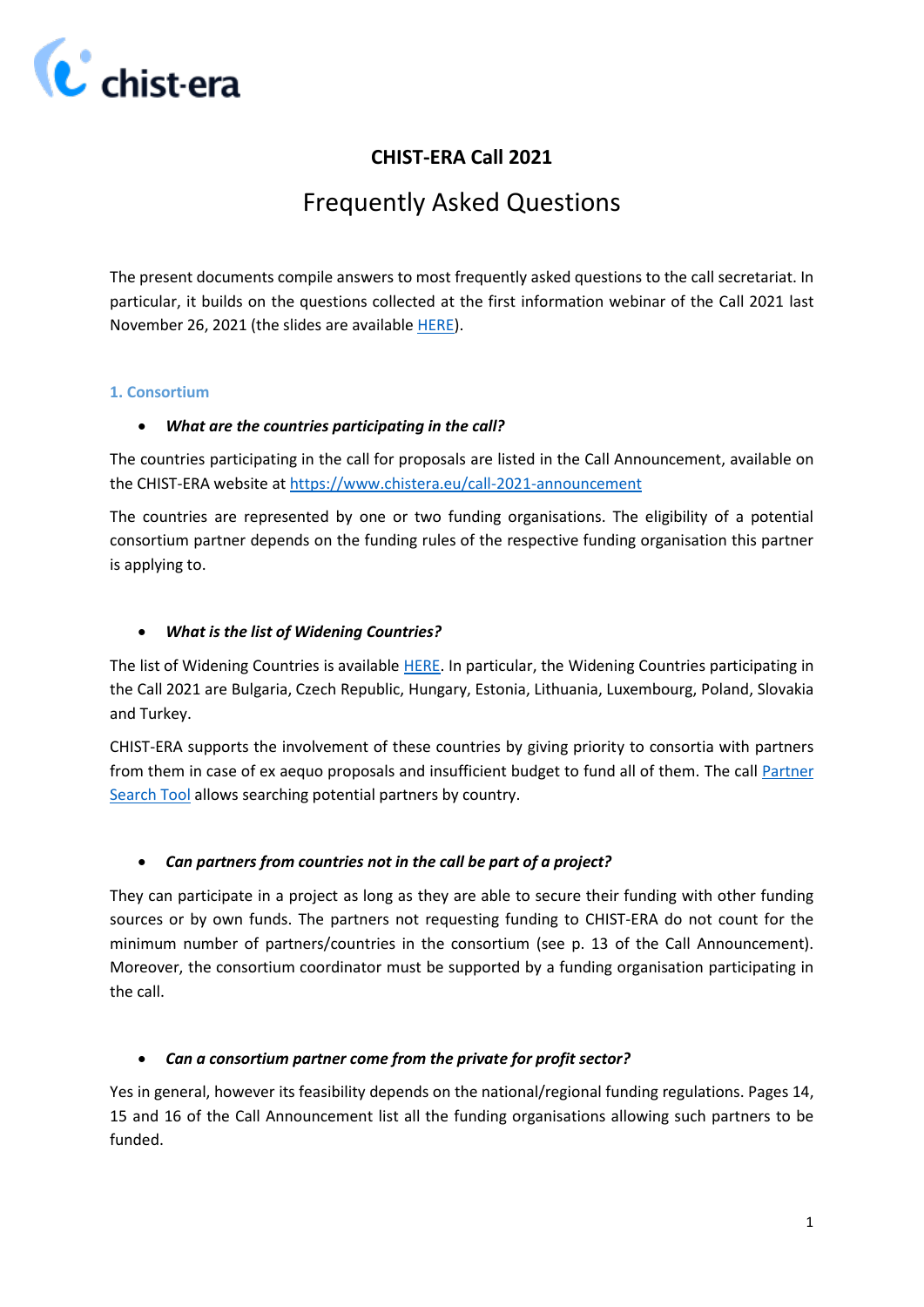

## *Can early career researchers (for instance postdoctoral researchers) act as coordinator or partner principal investigator?*

CHIST-ERA encourages excellent early career researchers to take responsibilities. This will not be considered *a priori* by the evaluation panel as a weakness. Generally, PhD costs are eligible as well as post-doctoral costs. However, since the funding follows national/regional rules, the consortium partners need to check with their respective funding organisations the eligible costs.

## *Is the cost of the permanent researchers eligible?*

It depends on the national/regional funding organisation. You need to contact your national/regional funding organisation contact point to check it.

## **2. Submission**

## *Are multiple submissions allowed, within the same topic or across topics?*

At the CHIST-ERA level, there are no restrictions concerning multiple submissions by any individual (acting as coordinator or partner).

Nevertheless, in such case she/he needs to check her/his eligibility with the respective funding organisation, which may have specific rules, by contacting their contact point (p. 14, 15 and 16 of the Call Announcement).

## *What is the page limit for proposal*?

The proposal length should be approx. between 25-35 pages.

 *Can the style of the document be adjusted according to the section of the document (typically a smaller font size for the references)?* 

The same font and style should be used for the whole proposal (recommended: Arial, 11pt, singlespaced).

#### **3. Call scope, target outcomes and expected impacts**

#### *Should a proposal focus on all of the "Target outcomes"?*

A proposal can focus on a single target outcome or cover several of them.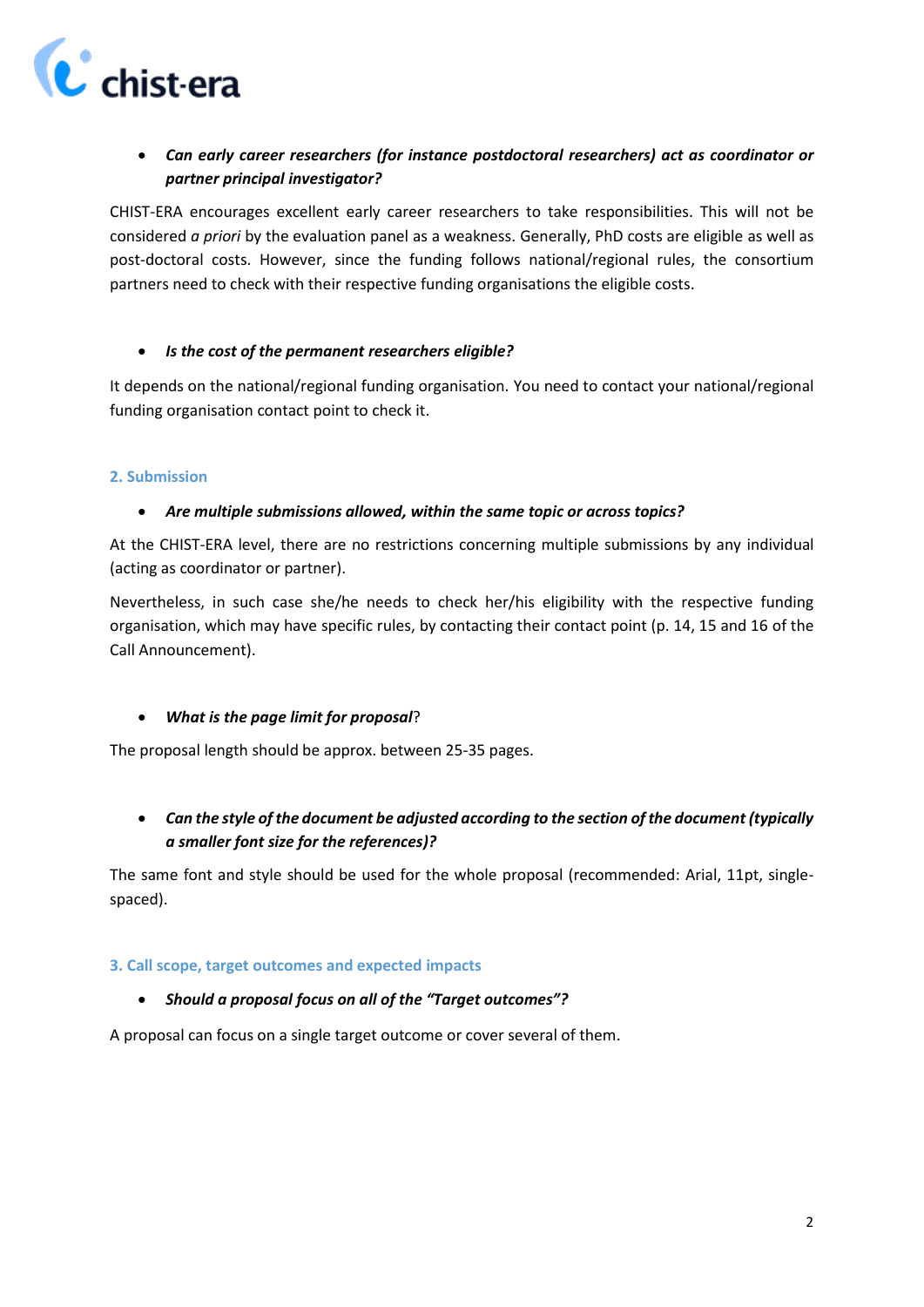

## **4. Type of targeted research**

## *What should the project Technology Readiness Level be?*

CHIST-ERA expectations are not expressed in terms of Technology Readiness Levels. The project should combine a long-term vision of a novel science-enabled technology with specific ambitious research objectives addressing this vision for the project duration (the next 2 or 3 years). Typically, CHIST-ERA funds projects in the range of TRLs 1-4 at the start of the project.

## *What about the expected outcomes of the project in terms of applications?*

At CHIST-ERA level, the expected outcomes should be related to the future/emerging technology. The project should provide kind of a proof-of-concept or significant step forward. While the targeted technology may be inspired by specific potential applications though, this technology will often comprise generic dimensions.

The national/regional funding organisations may have complementary or additional expectations in that regard.

## **5. Evaluation**

## *Are the reviewers from EU or France or from the participating countries in this call? Who will select the reviewers?*

Each topic evaluation panel is composed of international high-level experts from different fields within the call topic. The evaluation panel members are appointed by CHIST-ERA funding organisations. They are working in the EU, possibly in countries in the call, or overseas.

## *Will each CHIST-ERA funding organisation in the call review the proposal?*

The joint evaluation principle is central. The proposals are evaluated and ranked by the CHIST-ERA evaluation panel members, assisted by external reviewers. The selection is based on this ranking.

Parallel national/regional scientific evaluations may occur for instance to assess the type of research targeted by the project and its adequacy with the funding organisation rules. This information is available in the Call Announcement national/regional annexes.

#### **6. Funding**

## *Is a project selected if and only if all the funding organisations involved in the project recommend it?*

No and yes.

The funding recommendation follows a joint decision of the Call 2021 Steering Committee (composed of the CHIST-ERA funding organisations in the call). There are no national/regional parallel decision